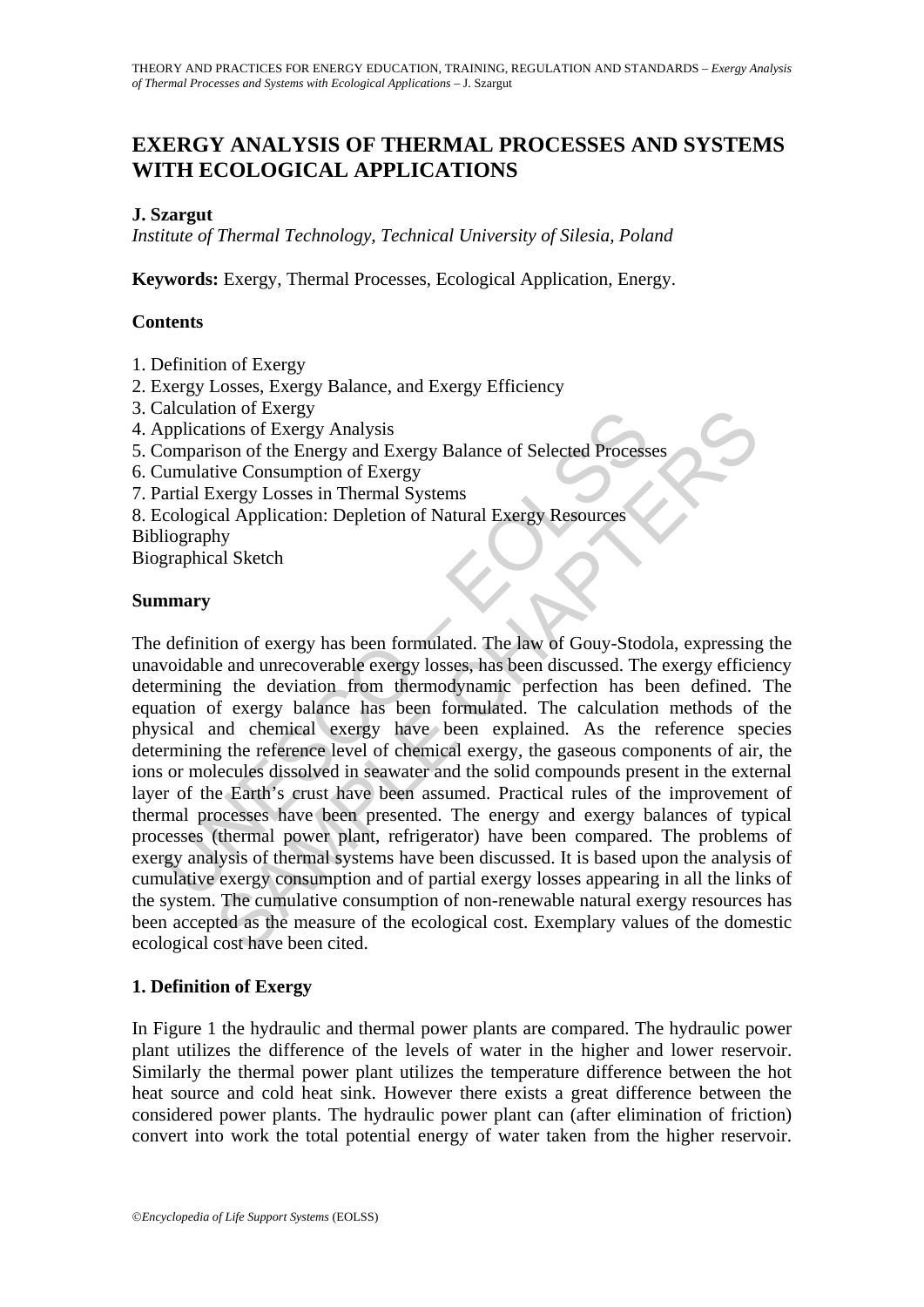However, as Carnot (1824) discovered, the thermal power plant (even operating without any losses) can convert into work only some part of the heat taken from the hot source.



Figure 1. Comparison of the hydraulic and thermal power plant

The law of Carnot has the form:

$$
W = Q \frac{T_1 - T_2}{T_1} \tag{1}
$$

where  $T_1$ ,  $T_2$  denote the absolute temperature of the hot source and cold sink of heat. The heat from the hot source can be best utilized if a natural (not payable and practically non-limited) cold sink can be used. The natural environment represents such a heat sink or source. Hence the quality of heat is not constant, and depends on the absolute temperature of the heat source and the temperature of the natural environment. This quality can be expressed by means of the maximum ability to perform work between the mentioned heat reservoirs:

$$
W_{\text{max}} = Q \frac{T - T_0}{T} \tag{2}
$$

where

 $T_0$  absolute ambient temperature,

 $(T-T_0)/T$  dimensionless Carnot-factor characterizing the quality of heat taken from the source with a constant temperature.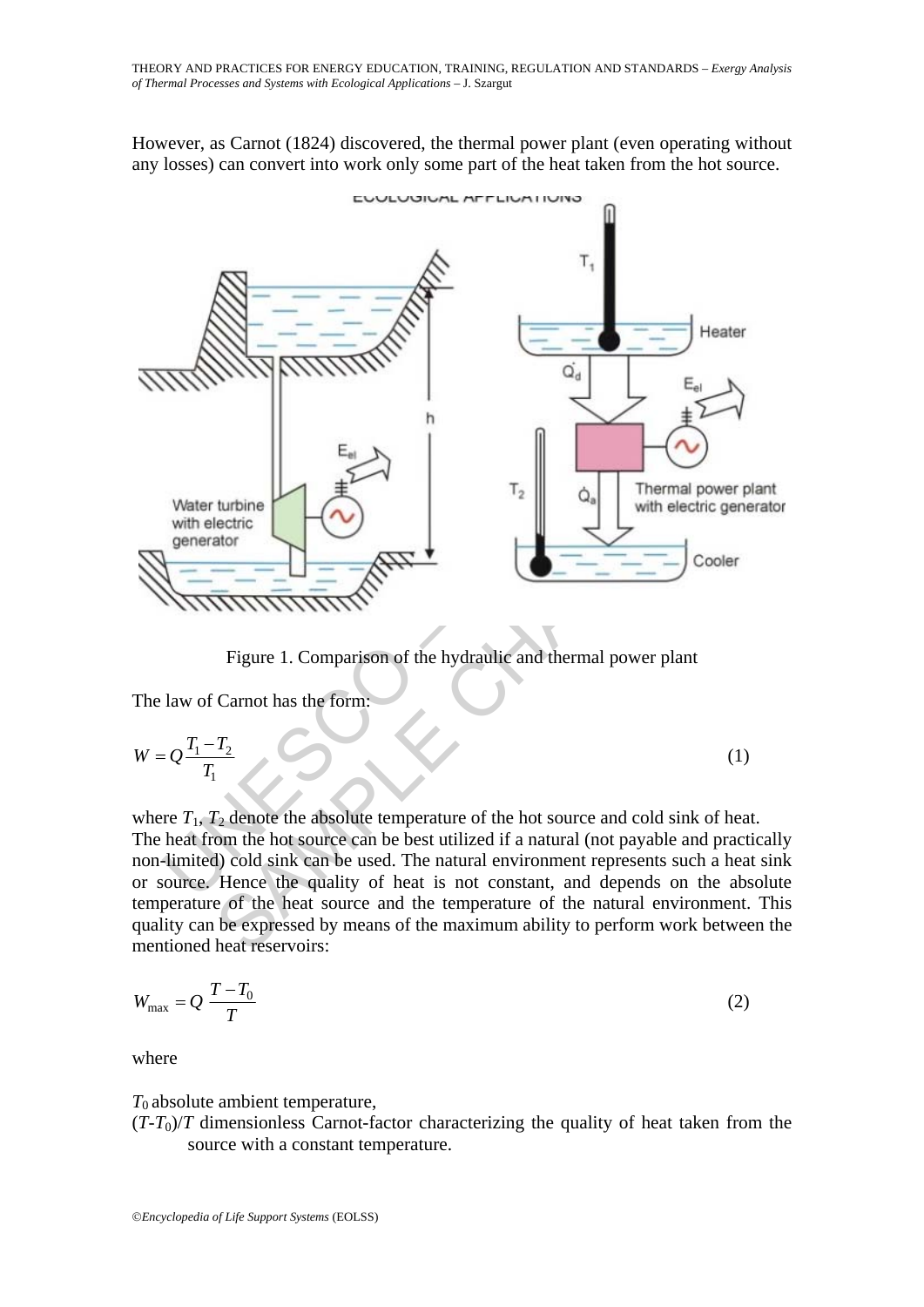The amount of the performed work could be greater than that resulting from Eq. (2), but it would require the use of an artificial sink of heat, created by means of other valuable kinds of energy instead of the natural environment.

Eq. (2) relates only to the ideal reversible processes. According to the second law of thermodynamics, all real processes are irreversible. In real processes the amount of performed work is always smaller than that resulting from Eq. (2). Hence Eq. (2) characterizes the maximum attainable amount of the performed work.

Also other kinds of energy differ in their ability to be transformed into other kinds of energy. For example, internal energy can be only partially transformed into mechanical energy (kinetic or potential) or into mechanical work. It is worth stressing, that the ability of some streams of matter to drive thermal processes (e.g. of the stream of compressed air) cannot be characterized in terms of energy (the energy of the compressed air at ambient temperature equates to the energy of the atmospheric air).

pressed air) cannot be characterized in terms of energy (the areas pressed air at ambient temperature equates to the energy of the att ability to perform mechanical work has been accepted as a mea arious kinds of energy, c d air) cannot be characterized in terms of energy (the energy of dair at ambient temperature equates to the energy of the atmospheric air).<br>to perform mechanical work has been accepted as a measure of the qualities of ener The ability to perform mechanical work has been accepted as a measure of the quality of various kinds of energy, characterizing their ability to be transformed into other kinds of energy. This ability depends not only on the composition and state parameters of the considered matter (determining its energy), but also on the composition and state parameters of the matter commonly appearing in the environment of the considered transformation process. The mentioned environmental parameters should determine the reference level for the calculation of the discussed quality index.

The explained quality index of energy has been termed by Z. Rant as **exergy**. It expresses the maximum work output attainable in the natural environment, or a minimum work input necessary to realize an opposite process. The second version proposed by Riekert is very convenient and can be formulated as follows:

Exergy is a shaft work or electrical energy necessary to produce a material in its specified state from materials common in the natural environment, in a reversible way, heat being exchanged only with the environment.

In comparison with energy (being a function of state of the considered matter only) exergy is a function of state of the considered matter and of the common components of the environment.

## **2. Exergy Losses, Exergy Balance, and Exergy Efficiency**

All real processes are irreversible. The irreversibility involves an increase of the sum of entropy values of all the bodies taking part in the analyzed process. In order to apply this principle, an isolated system comprising all the bodies taking part in the process should be defined. Some components of this system can change their state in the direction of decreasing the entropy, others display an increase, but the sum of increases is always greater than that of decreases. The irreversibility always results in an unrecoverable loss of exergy. According to the **Law of Gouy-Stodola,** its value is proportional to the sum ΣΔ*S* of entropy increases of all the bodies taking part in the process: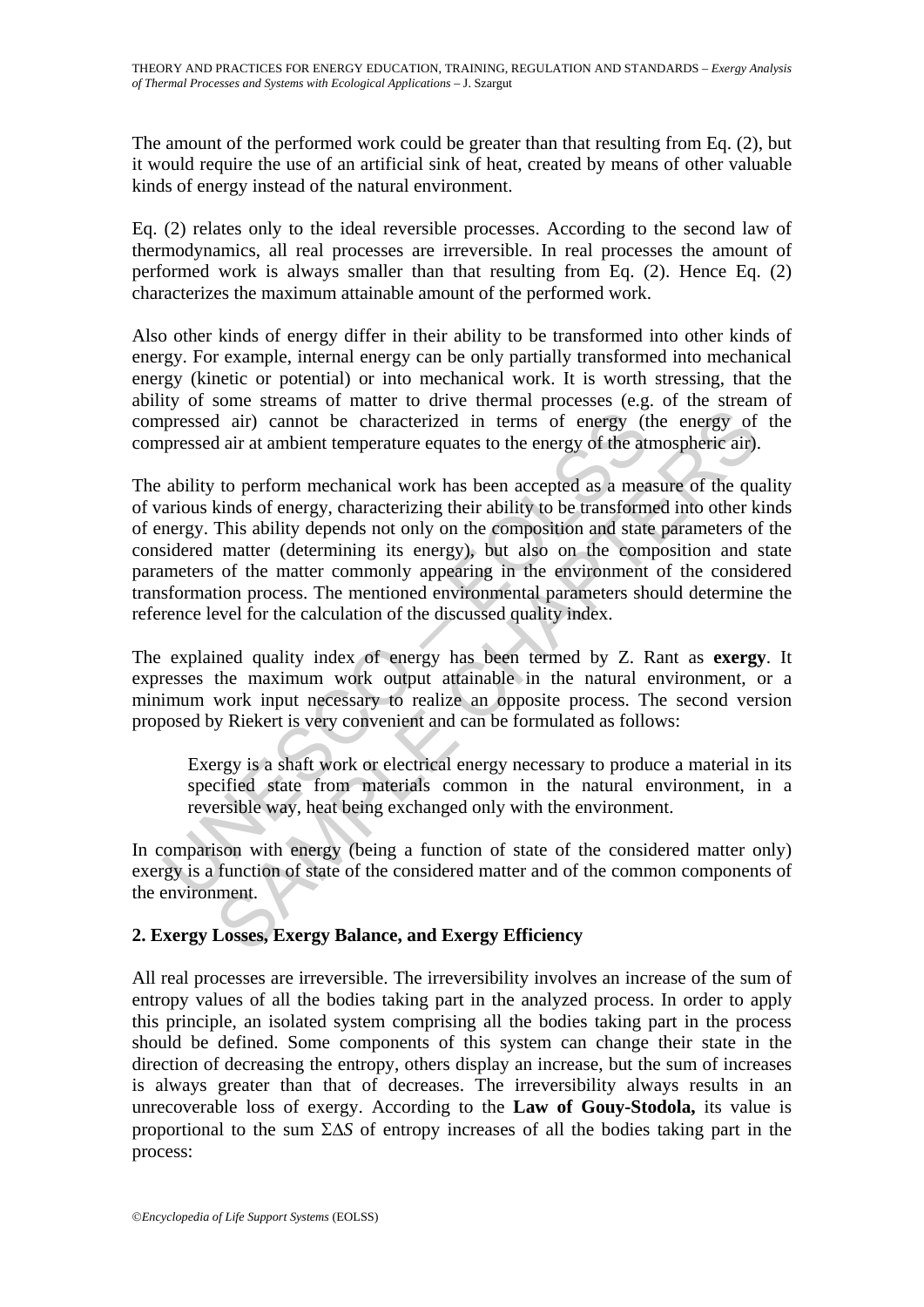THEORY AND PRACTICES FOR ENERGY EDUCATION, TRAINING, REGULATION AND STANDARDS – *Exergy Analysis of Thermal Processes and Systems with Ecological Applications –* J. Szargut

$$
\delta B = T_0 \sum \Delta S \tag{3}
$$

Internal and external exergy losses can be distinguished. *Internal exergy losses* appear inside the analyzed process. *External exergy losses* occur after the rejection of waste products of the process to the environment. The composition and state parameters of the waste products equalize each other irreversibly with those of the environment, which causes the destruction of the exergy of waste products. External exergy loss can be calculated by means of Eq. (2), but it can be more simply expressed as the exergy value of the waste product.

The exergy analysis is based upon the assumption of a constant chemical composition of the environment. In reality the emission of some waste products changes this composition. Most important is the emission of  $CO<sub>2</sub>$ . Its concentration in the atmosphere increases due to the industrial and non-industrial emission, which can evoke the climatic changes. However it is actually not possible to evaluate the damages due to the increase of the  $CO<sub>2</sub>$  concentration. Therefore the external exergy loss resulting from the content of  $CO<sub>2</sub>$  in waste products is calculated as the maximum work which can be performed during the expansion of  $CO<sub>2</sub>$  to the actual partial pressure in the atmosphere.

The main causes of exergy losses are:

- a) friction (mechanical or hydraulic),
- b) irreversible heat transfer (at a finite temperature difference or temperature gradient),
- c) irreversible diffusion (at a finite concentration difference or gradient).

position. Most important is the emission of CO<sub>2</sub>. Its core-<br>osophere increases due to the industrial and non-industrial emission<br>elimatic changes. However it is actually not possible to evaluate tincrease of the CO<sub>2</sub> con Increases due to the industrial and non-industrial emission<br>
in increases due to the industrial and non-industrial emission, which can ever<br>
c changes due to the industrial and non-industrial emission, which can<br>
contage Exergy losses are unavoidable, but they should always be economically justified. Usually a limitation of the investment cost can be attained only thanks to some degree of irreversibility. For example, the heat transfer area of a heat exchanger has a finite value only if the temperature difference of the considered fluid streams is greater than zero in all its cross-sections. Exergy loss not having any economical justification, should be treated as the result of an error in the art of engineering.

According to Eq. (2) exergy is exempt from the law of conservation. Therefore the exergy balance should be closed by means of the internal exergy loss if the system boundary comprises only the analyzed process, without the environment. The balance equation contains: the exergy  $B_d$  of the delivered bodies; the exergy increase  $\Delta B_s$  of the system; the exergy of the bodies carried off from the system (which can be divided into the exergy  $B_{au}$  of useful products and the exergy  $B_{aw} = \delta B_e$  of waste products, expressing the external exergy loss); the sum of exergy increases  $\Sigma \Delta B_q$  of external heat sources operating on the system boundary; the work *W* performed by the system, and the internal exergy loss δ*B*:

$$
B_d = \Delta B_s + B_{au} + \sum \Delta B_q + W + \delta B \tag{4}
$$

The increase of exergy of the external source of heat results from Eq. (2):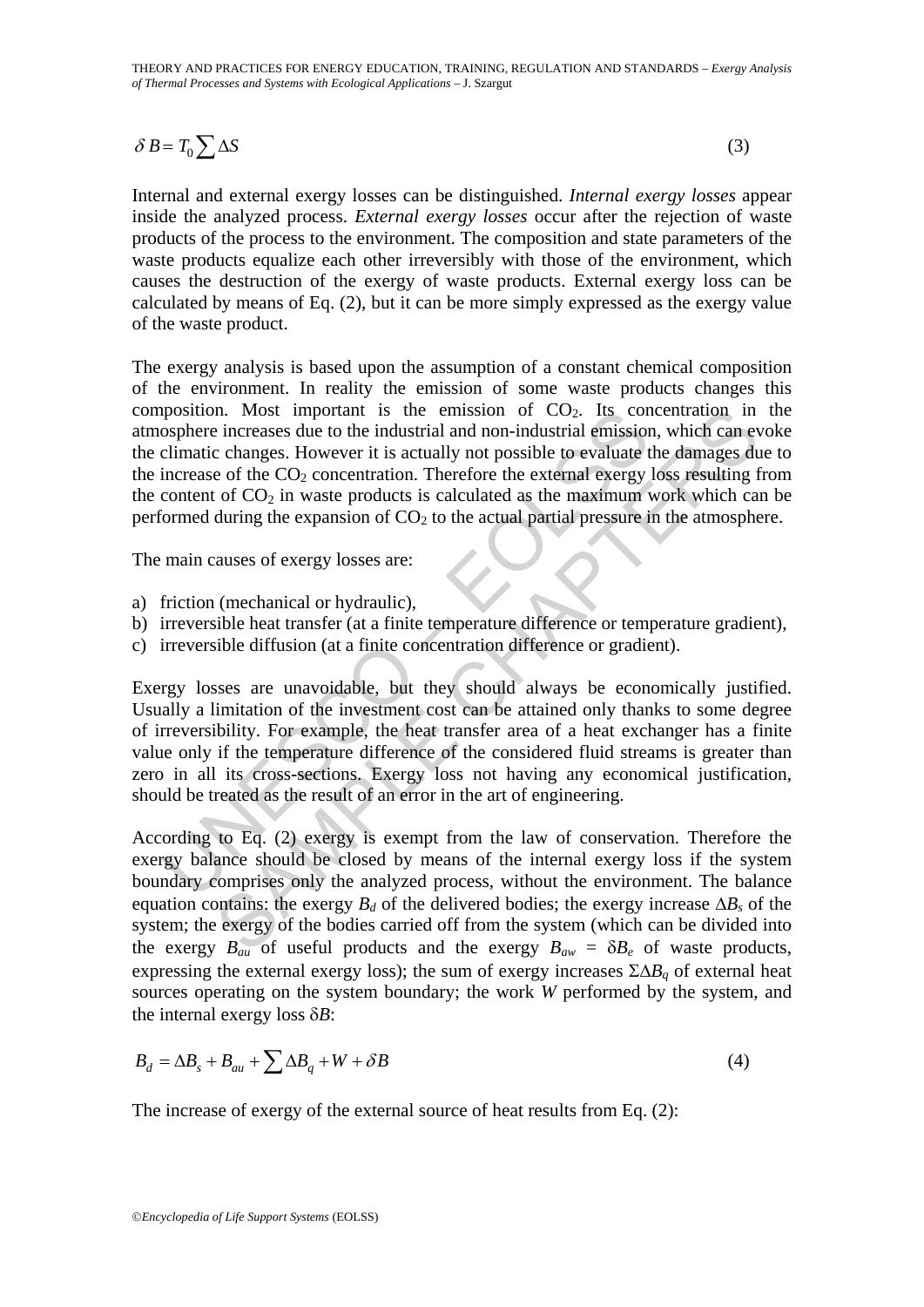THEORY AND PRACTICES FOR ENERGY EDUCATION, TRAINING, REGULATION AND STANDARDS – *Exergy Analysis of Thermal Processes and Systems with Ecological Applications –* J. Szargut

$$
\Delta B_q = -Q \frac{T - T_0}{T} \tag{5}
$$

where

- *Q* heat delivered to the system from the heat source,
- *T* temperature measured at the system boundary in the place of heat delivery.

The exergy of a heat source being warmer than the environment, decreases during the heat extraction. However the extraction of heat from a source colder than the environment increases the exergy of this source. So the operation of a refrigerator increases the exergy of the refrigerated chamber, thanks to the consumption of the valuable driving energy (driving exergy) and so compensates the exergy losses due to the penetration of heat into the refrigerated chamber.

A band diagram of the exergy balance is presented in Figure 2. The width of every band is proportional to the amount of exergy. The internal loss of exergy is presented in the form of a triangle. Its width increases inside the system boundary from zero to the value resulting from Eq. (3). The band of external exergy loss appears outside the system boundary and is checkered similarly as the band of internal exergy loss.



Figure 2. Band diagram of exergy balance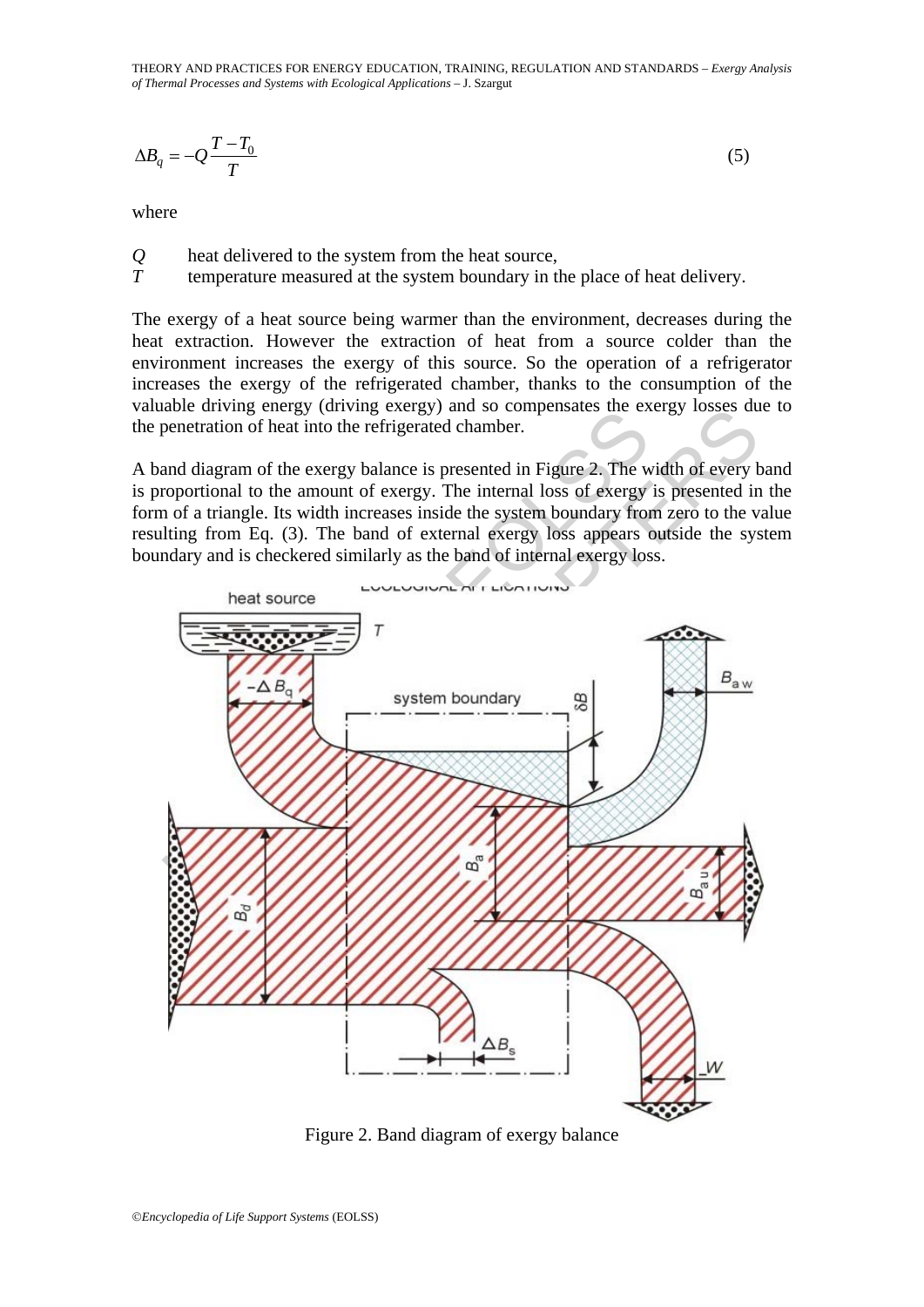Exergy balance can be used to determine the exergy efficiency, defined as the ratio of the useful exergy effect  $B_{\rm u}$  to the consumption  $B_{\rm D}$  of the driving exergy:

$$
\eta_B = \frac{B_u}{B_D} \tag{6}
$$

and the energy efficiency, the smaller than one. It expresses the degree of thermodynamic and an ideal, reversible one. For example, the exergy efficiency on an ideal, reversible one. For example, the exergy efficiency is aller than one. It expresses the degree of thermodynamic imperfection of<br>the greater the excrety efficiency, the smaller is the deviation of the pro-<br>tela, reversible one. For example, the exergy efficiency of the prevers<br> The useful exergy effect can comprise the performed useful work, the exergy increase of the processed material, the exergy increase of the heated room or of the refrigerated chamber. The driving exergy can appear in the form of the driving mechanical or electrical work, the exergy of fuel, the exergy drop of the driving energy (exergy) carrier, the exergy drop of the source of driving heat, the exergy of solar radiation, the potential energy of water, the kinetic energy of wind, etc. The exergy efficiency is always smaller than one. It expresses the degree of thermodynamic imperfection of the process. The greater the exergy efficiency, the smaller is the deviation of the process from an ideal, reversible one. For example, the exergy efficiency of the reversible Carnot machine equals one, whereas its energy efficiency is always smaller than one. On the other hand, the exergy efficiency of a boiler is always distinctly smaller than its energy efficiency.

- -
- -
- -

# TO ACCESS ALL THE **30 PAGES** OF THIS CHAPTER, Visit: http://www.eolss.net/Eolss-sampleAllChapter.aspx

#### **Bibliography**

Ahrendts J. (1997). *Die Exergie Chemisch Reaktionsfähiger Systeme*. VDI-Forschugsheft 579, VDI, Düsseldorf. [This work contains the calculation of the composition of an equilibrium environment.]

Chapman P. F. (1974). 1: Energy cost: a review of methods. *Energy Policy.* **2**, June, 91–103. [This work proposes the analysis of the cumulative consumption of the primary energy.]

Gouy G. (1889). Sur l'énergie utilisable. *Journal de Physique*. **II**(8), 501–518. [This work presents the first formulation of the law of exergy loss.]

Rant Z. (1956). Exergie, ein Neues Wort für "Technische Arbeitsfähigkeit". *Forsch. Ing.-Wes.* **22**(1), 36– 37. [This presents the proposal of introducing the term "exergy".]

Riekert L. (1974). The efficiency of energy utilization in chemical processes. *Chemical Engineering Science.* **29**, 48-51. [This proposes a convenient definition of exergy.]

Stanek W. (1998). *Analiza systemowa doboru parametrów termicznych dmuchu i dodatku paliw*  zast pczych w procesie wielkopiecowym. Doctoral dissertation. Institute of Thermal Technology, Technical University of Silesia, Gliwice, Poland. [This contains the exemplary results of calculation of the ecological cost.]

Stodola A. (1898). Die Kreisprozesse der Gasmaschine. *Z.d. VDI* **32**(38), 1086–1091. [This introduces the concept of the maximum ability to perform technical work, later termed exergy.]

Szargut J. (1957). Bilans potencjonalny procesów chemicznych. *Arch. Budowy Maszyn,* **11**, 87–117. [This presents the principles of calculation of chemical exergy.]

Szargut J., Styrylska T. (1964). Angenäherte Bestimmung der Exergie von Brennstoffen, *Brennstoff-Wärme-Kraft.* **16**(12), 589-596. [This presents the calculation method of chemical exergy of organic fuels.]